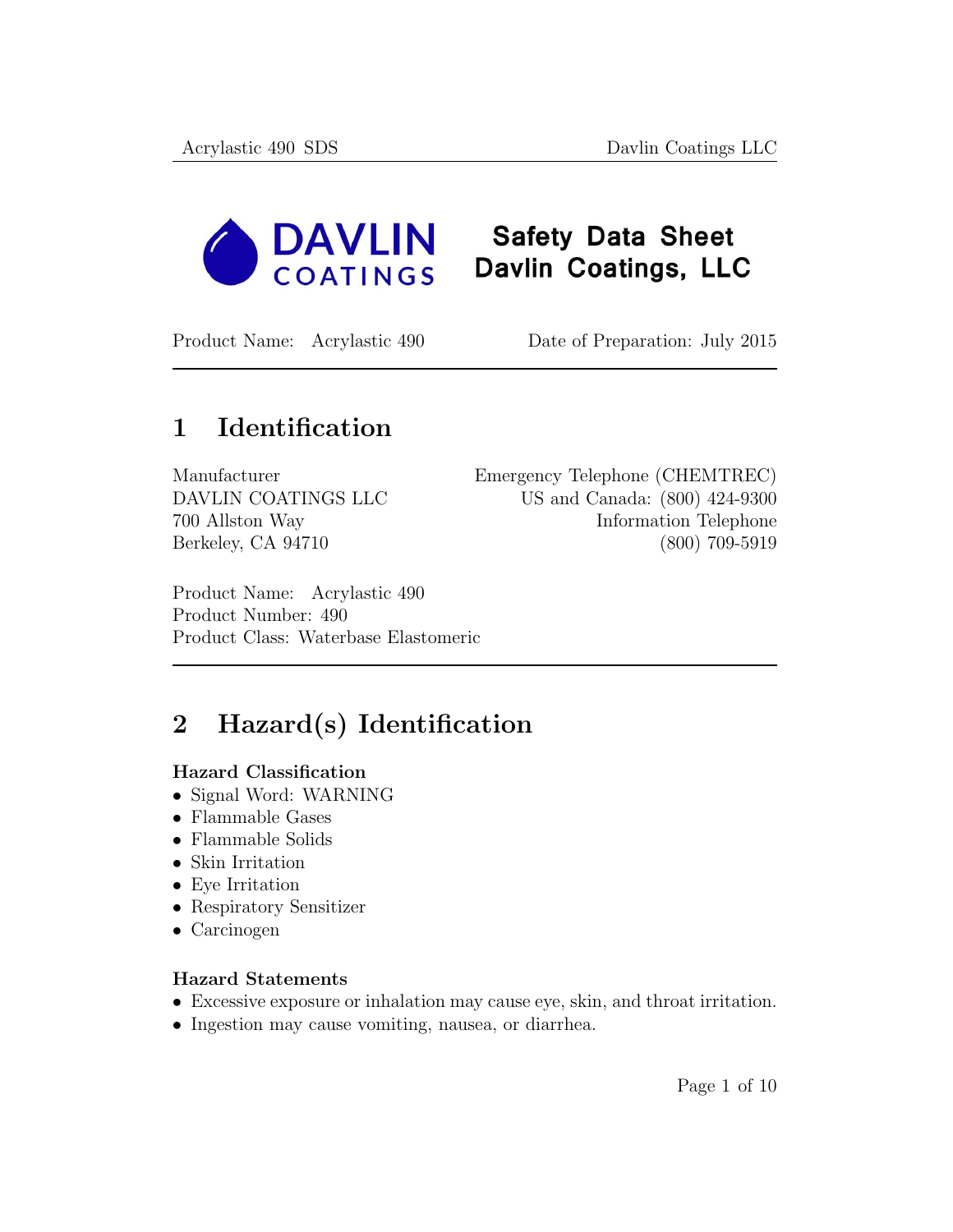- Concentrated vapors may flash if exposed to ignition source.
- Closed containers may explode above when exposed to extreme heat.
- Dried material can burn.
- Contains chemical listed by IARC as a Group 1 carcinogen.



#### Precautionary Statements

- Read all safety information before using.
- Do not breathe gas or vapors.
- Provide sufficient ventilation.
- Wear protective gloves, goggles, and clothing.
- If inhaled, move to fresh air.
- If skin irritation occurs, wash with soap and water.
- If eye contact occurs, rinse with water for at least 15 minutes.
- If ingested, contact doctor or poison control.
- If ingested, DO NOT INDUCE VOMITING!
- Do not store above 100◦F.
- Keep from freezing.
- Dispose of in accordance with Federal, State, and local regulations.
- This product contains crystalline silica, which is classified by the IARC as a Group 1 carcinogen.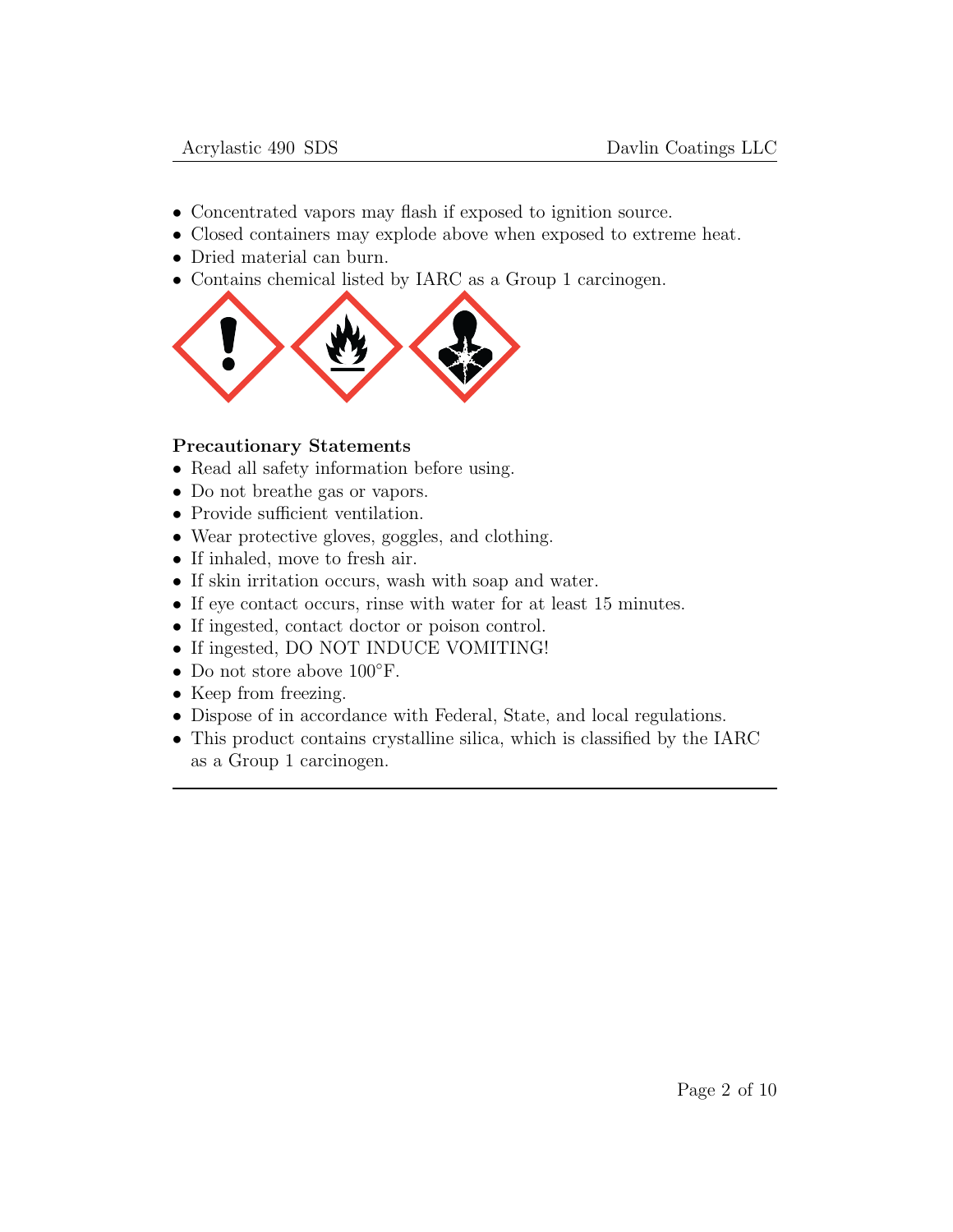| Ingredient                       | CAS Number    | Weight Percent |
|----------------------------------|---------------|----------------|
| Ethylene copolymer vinyl         | 24947-78-8 /  | $58 - 60\%$    |
| acetate emulsion                 | 7732-18-5     |                |
| Crystalline silica               | 14808-60-7    | $11 - 19\%$    |
| Titanium dioxide                 | 13463-67-7    | $0 - 8\%$      |
| Water                            | 7732-18-5     | $6 - 8\%$      |
| Alkyd resin                      | NA.           | $4 - 6\%$      |
| Mica                             | 12001-26-2    | $4 - 6\%$      |
| Propylene glycol                 | $57 - 55 - 6$ | $2 - 4\%$      |
| Isothiazolin derivative solution | NA.           | ${<}1\%$       |
| (microbiocide)                   |               |                |
| 3-Iodo-2-propynyl-butyl          | 55406-53-6    | ${<}1\%$       |
| carbamate (fungicide)            |               |                |
| Trade secret                     | ΝA            |                |

## 3 Ingredient and Composition Information

Table includes composition information for all mixtures of Acrylastic 490.

## 4 First Aid Measures

General: In case of accident or if you feel unwell, seek medical advice IM-MEDIATELY. (Show the label where possible.)

Symptoms to note: Irritation of exposed areas (eyes, skin, throat). Chronic overexposure to this material may lead to skin drying and/or rashes. Overexposure to its vapors, as when heated or sprayed, may cause irritation of the nose, throat, and lungs.

Eye contact: In case of contact, flush eyes with large amounts of running water for at least 15 minutes. Hold eyelids apart to ensure rinsing of the entire surface of the eye and lids with water. Get medical attention.

Skin contact: Remove as much of the material as possible using mechanical/waterless methods before washing with soap and water. Remove contam-

Page 3 of 10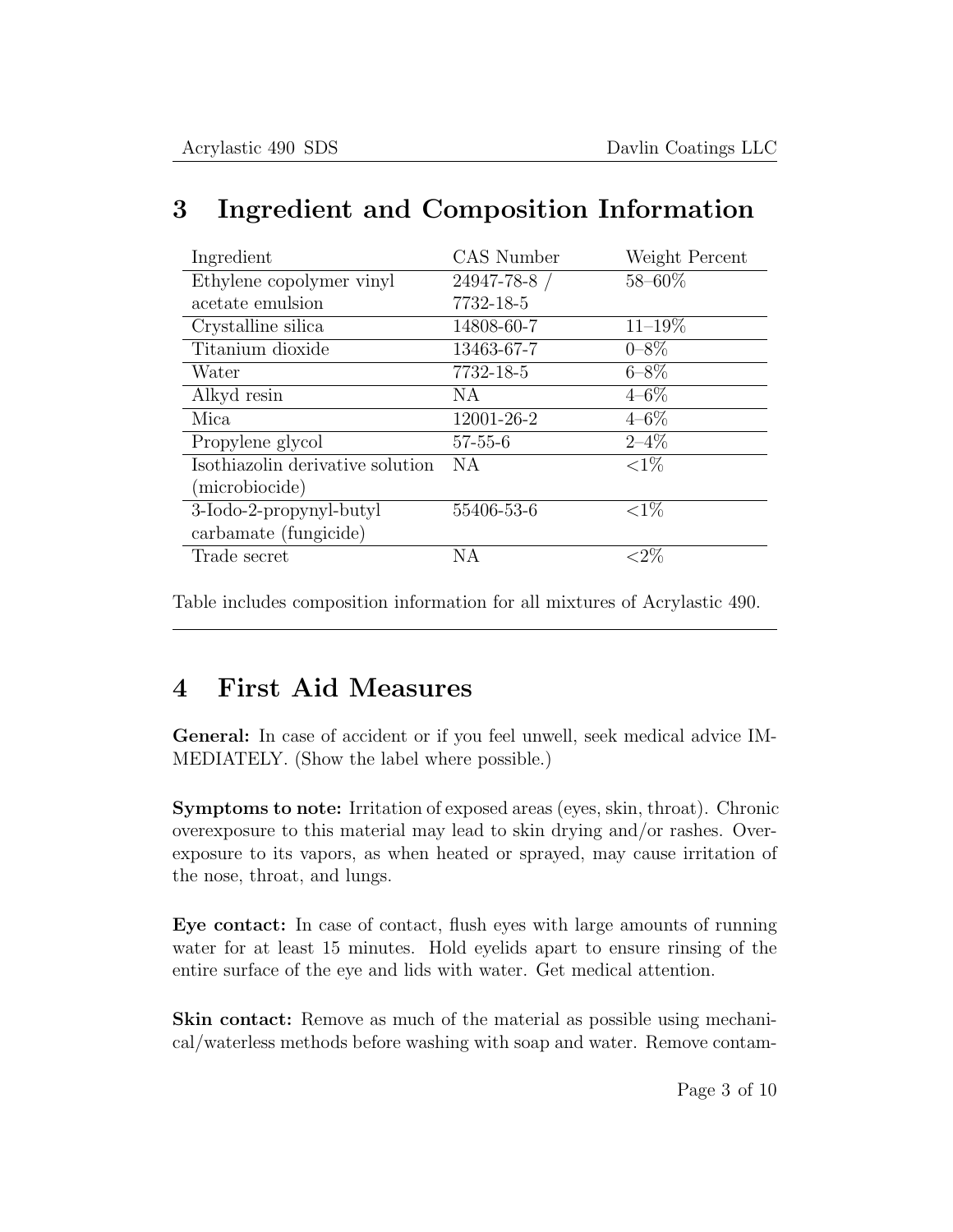inated clothing. Seek medical attention for any burns or irritation resulting from contact with cure by-products.

Inhalation: If inhaled, remove to fresh air and provide oxygen if breathing is difficult. If symptoms persist consult a physician. Give artificial respiration if not breathing. Get medical attention.

Ingestion: If conscious, have the person rinse his mouth with cold water. Do not attempt to induce vomiting (vomiting may occur naturally, but should be avoided if possible). If unconscious, treat for shock. If unconscious and vomiting, turn the person to his side to avoid choking. Never give an unconscious person anything to drink. Notify a physician or the nearest poison control center immediately.

Notes for health providers: Not applicable

## 5 Fire-Fighting Measures

Suitable extinguishing media: Foam, Alcohol Foam, CO2, Dry Chemical

Fire-fighting procedures: As appropriate for surrounding materials/equipment. If electrical equipment is involved, the use of foam should be avoided. Use water spray to cool non-involved containers.

Combustion products: Carbon monoxide, carbon dioxide, nitrogen oxides

Protective equipment: NIOSH approved self-contained breathing apparatus should be worn.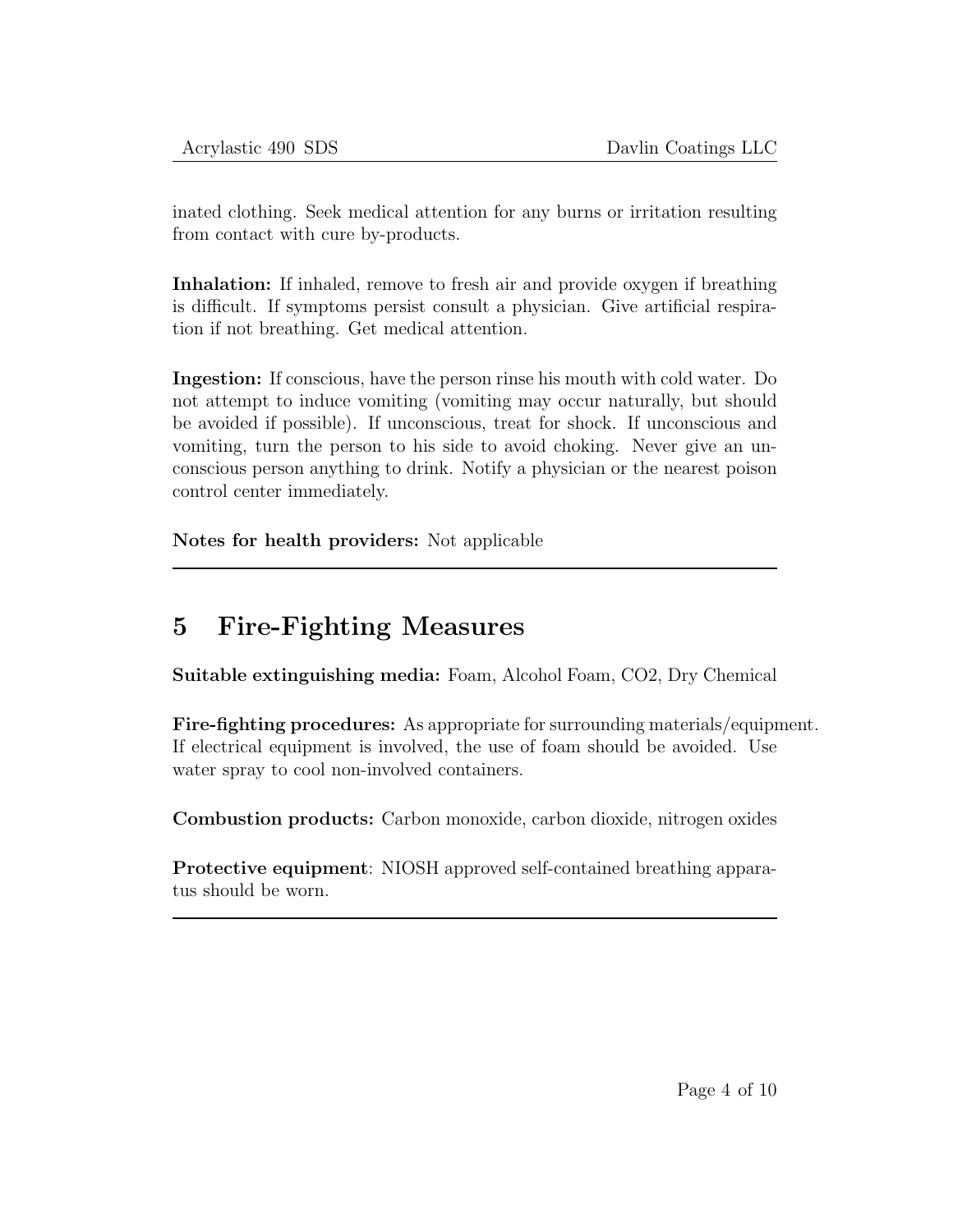### 6 Accidental Release Measures

When responding to leaks and spills, use personal protective equipment as outlined in Section 8: Exposure Controls and Personal Protection.

Spills, leaks, or releases: Ventilate area. Remove any sources of ignition. Contain spill area with absorbent material such as sawdust, vermiculite or sand. Absorb spill with absorbent materials and place in a closed container. In case of large spill, dike the area to prevent material from entering water systems or sewers. (See section 12: Disposal Considerations)

## 7 Handling and Storage

Handling: Avoid breathing aerosols, spray mists and heated vapors. Avoid prolonged or repeated skin contact. For personal protection measures, see Section 8: Exposure Controls and Personal Protection.

Storage requirements: Keep containers properly sealed when stored indoors, in a cool well-ventilated area. Keep contents away from moisture. Keep away form heat, sparks and open flame. As standard practice, never use welding or cutting torch on or near any container (even empty) as an explosion may occur. Care should be taken to prevent moisture condensation in the container.

Storage Temperature: Avoid storage above 100◦F. Keep from freezing.

## 8 Exposure Controls and Personal Protection

Preventative measures: Conditions of use, adequacy of engineering (or other control measures), and actual exposures will dictate the need for specific protective devices at your workplace.

Work/Hygienic practices: Use good personal hygiene practices. Wash

Page 5 of 10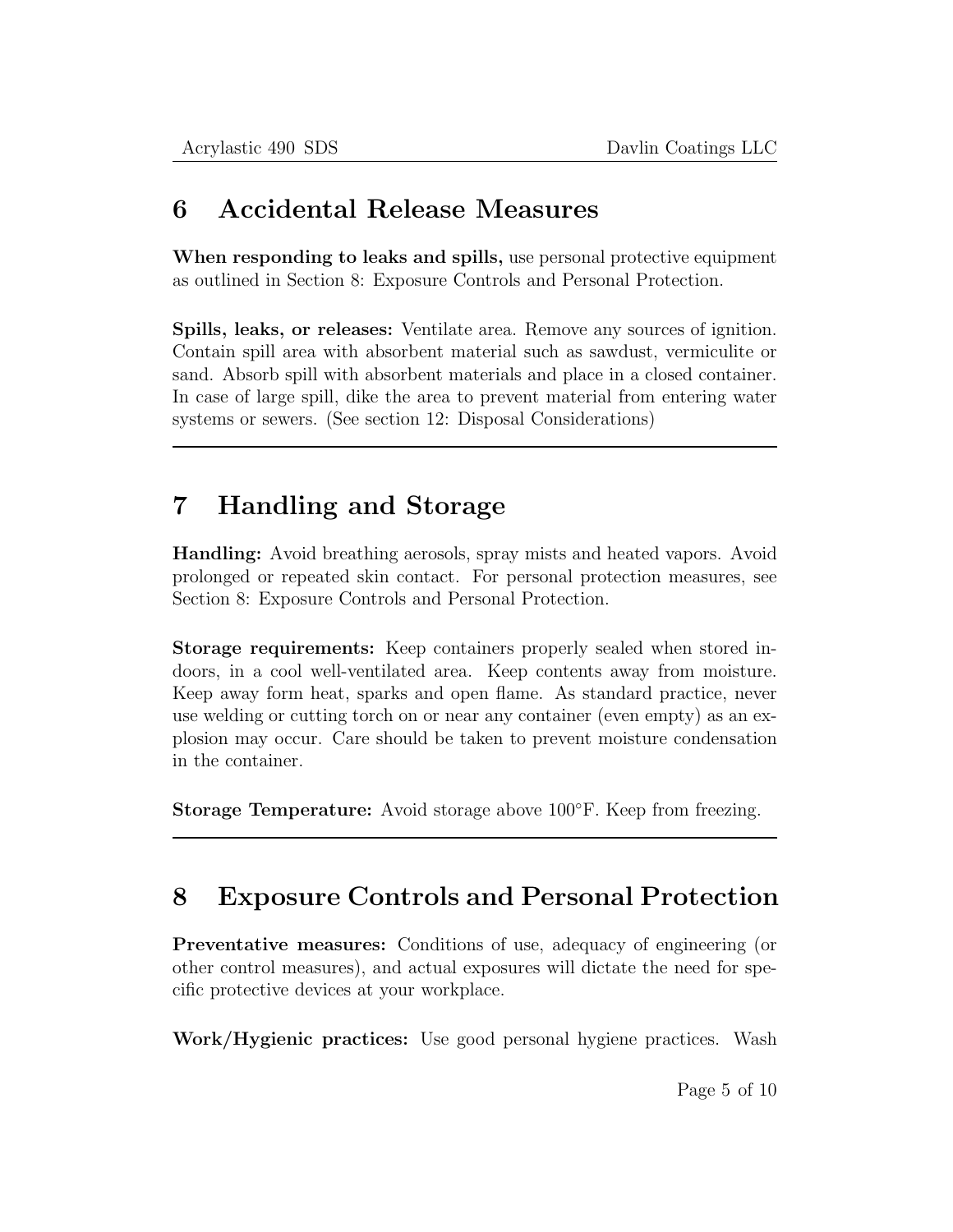hands before eating, drinking, smoking, or using toilet facilities. Promptly remove soiled clothing and wash thoroughly before reuse. Shower after work, using plenty of soap and water. Open containers of food and beverages should be kept away from areas where this product is used or stored. Eating, drinking, smoking and application of cosmetics should be prohibited in areas where this product is being used.

Respiratory protection: Avoid breathing aerosols, spray mists and heated vapors. Wear an appropriate, properly fitted respirator (NIOSH/MSHA approved) during and after application unless air monitoring demonstrates vapor and mist levels are below applicable limits. Follow respirator manufacturer's instructions for respirator use.

Ventilation: Provide sufficient ventilation to control exposure levels below airborne exposure limits.

Protective gloves: Avoid prolonged or repeated skin contact. Wear protective gloves that provide a barrier to prevent skin contact. Consult glove manufacturer to determine appropriate type.

Eye protection: Wear chemical safety glasses or goggles to guard against splashes and mists.

Other protective equipment: Use impermeable aprons and protective clothing to prevent skin contact or extended exposure to skin.

### 9 Physical and Chemical Properties

Appearance: White viscous liquid Odor: Slight ammonia odor Flammable limits in air by volume: Lower: 2.6% Upper: 12.5% Specific gravity:  $(H20=1)$  1.3 Vapor pressure: Not applicable Odor threshold: Not applicable Vapor density: Lighter than air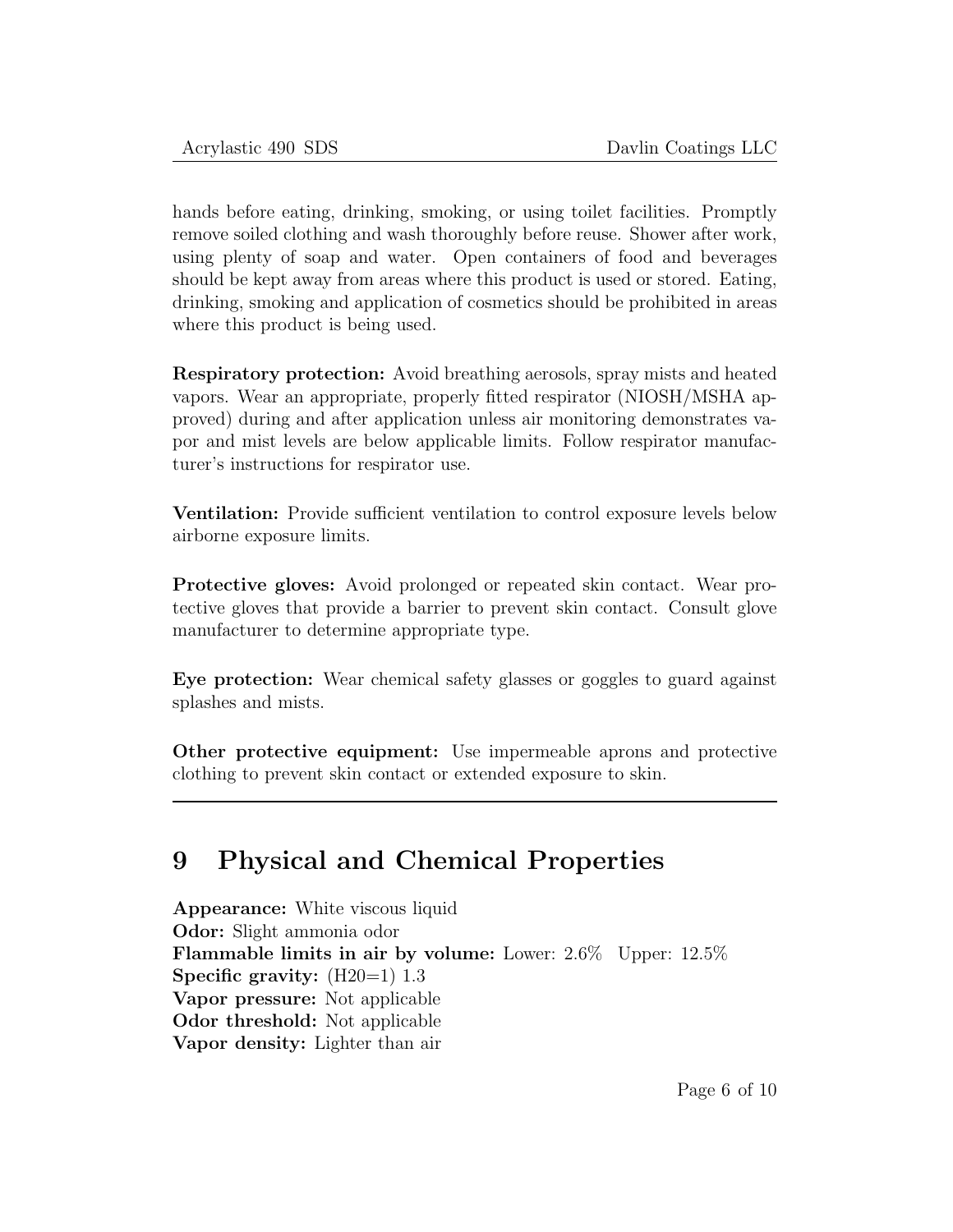pH: 6.5–7.5 Freezing point: 32◦F Solubility in water: Dilutable Initial boiling point and boiling range: 212◦F–471◦F Flash point: 241◦F Evaporation rate: Slower than ether Flammability: Not applicable Auto-ignition temperature: Not applicable Viscosity: 125–130 KU Coating VOC:  $< 0.37$  LB/GAL  $(< 50 \text{ g/L})$ Material VOC:  $< 0.20$  LB/GAL  $(< 20$  g/L) Percent volatile by weight: 40% Percent solids by weight: 60%

### 10 Stability and Reactivity

Stability: Stable

Conditions to avoid: Open flame and other ignition sources

Hazardous decomposition products: Decomposition by fire produces carbon monoxide, oxides of nitrogen and various hydrocarbon fragments.

Incompatible materials: Strong oxidizing agents; concentrated acids

## 11 Toxicological Information

Inhalation health risks and symptoms of exposure: Excessive exposure to vapors or spray mists can cause irritation of eyes, nose, and throat.

Eye contact: This material may cause eye irritation.

Skin contact: This material may cause skin irritation or rash upon repeated

Page 7 of 10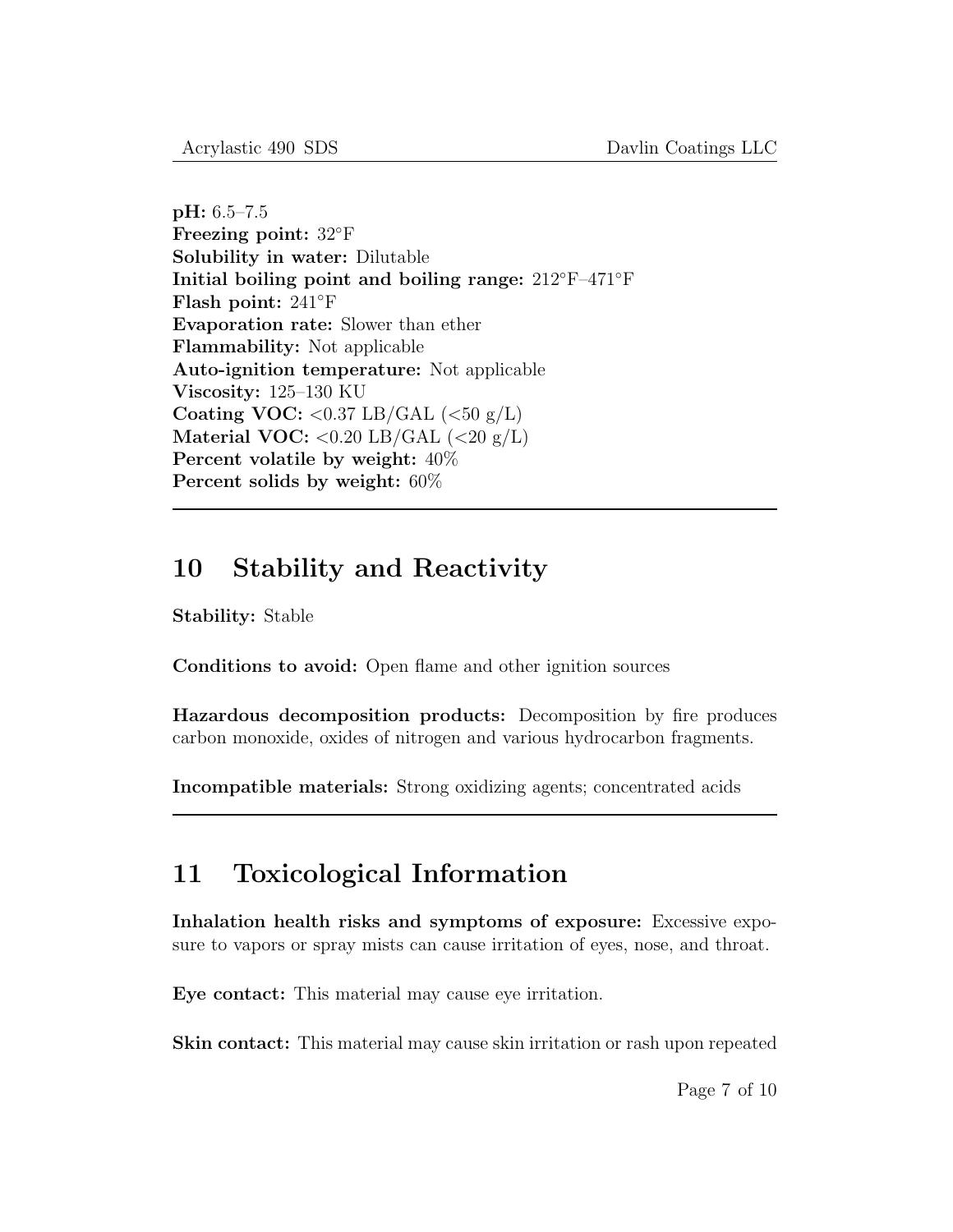or prolonged contact.

Ingestion health risks and symptoms of exposure: This material can cause gastrointestinal irritation, vomiting, nausea, and/or diarrhea.

Health hazards (acute and chronic): Chronic overexposure to this material may lead to skin drying and/or rashes. Overexposure to its vapors, as when heated or sprayed, may cause irritation of the nose, throat, and lungs.

Medical conditions generally aggravated by exposure: Dermatitis, respiratory tract irritation

LD 50: Unknown

National Toxicology Program (NTP): No Listing

IARC Monographs: This product contains crystalline silica, a chemical listed by the International Agency for Research on Cancer (IARC) as a Group 1 carcinogen.

## 12 Ecological Information

Ecotoxicological Information: Not applicable Persistence and Degradability: Not applicable Bio-Accumulative Potential: Not applicable Mobility: Not applicable Other Adverse Effects: Not applicable

Warning: Keep out of sewers, drainage areas, and waterways. Report spills and releases, as applicable, in accordance with Federal and State regulations.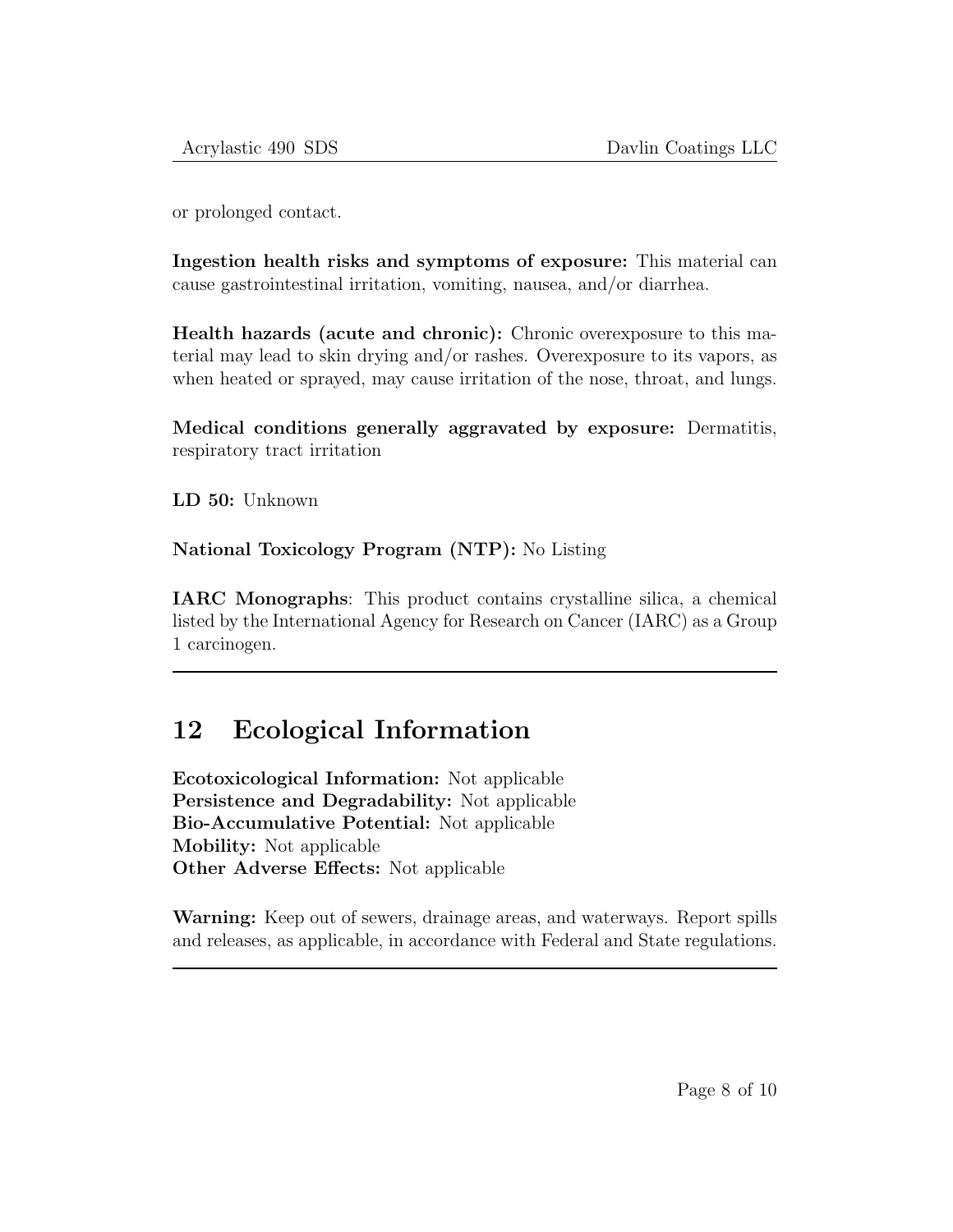### 13 Disposal Considerations

Disposal method: Keep out of drains, sewers, and waterways. Land fill or incinerate according to Federal, State and Local Regulations.

For further information contact your state or local solid waste agency or the United States Environmental Protection Agency's RCRA hotline (1-800- 434-9300 or 202-382-3000).

Chemical waste, even small quantities, should never be poured down drains, sewers or waterways. Empty containers should be decontaminated and either passed to an approved drum recycler or destroyed.

Empty container: Not applicable

### 14 Transport Information

DOT (Department of Transportation) Information Technical name: Not applicable UN number: Not applicable UN proper shipping name: Not applicable Transport hazard class: Not applicable Packing group: Not applicable Marine pollutant: Not applicable Special precautions: Not applicable

## 15 Regulatory Information

No Further Regulatory Information Available

Page 9 of 10